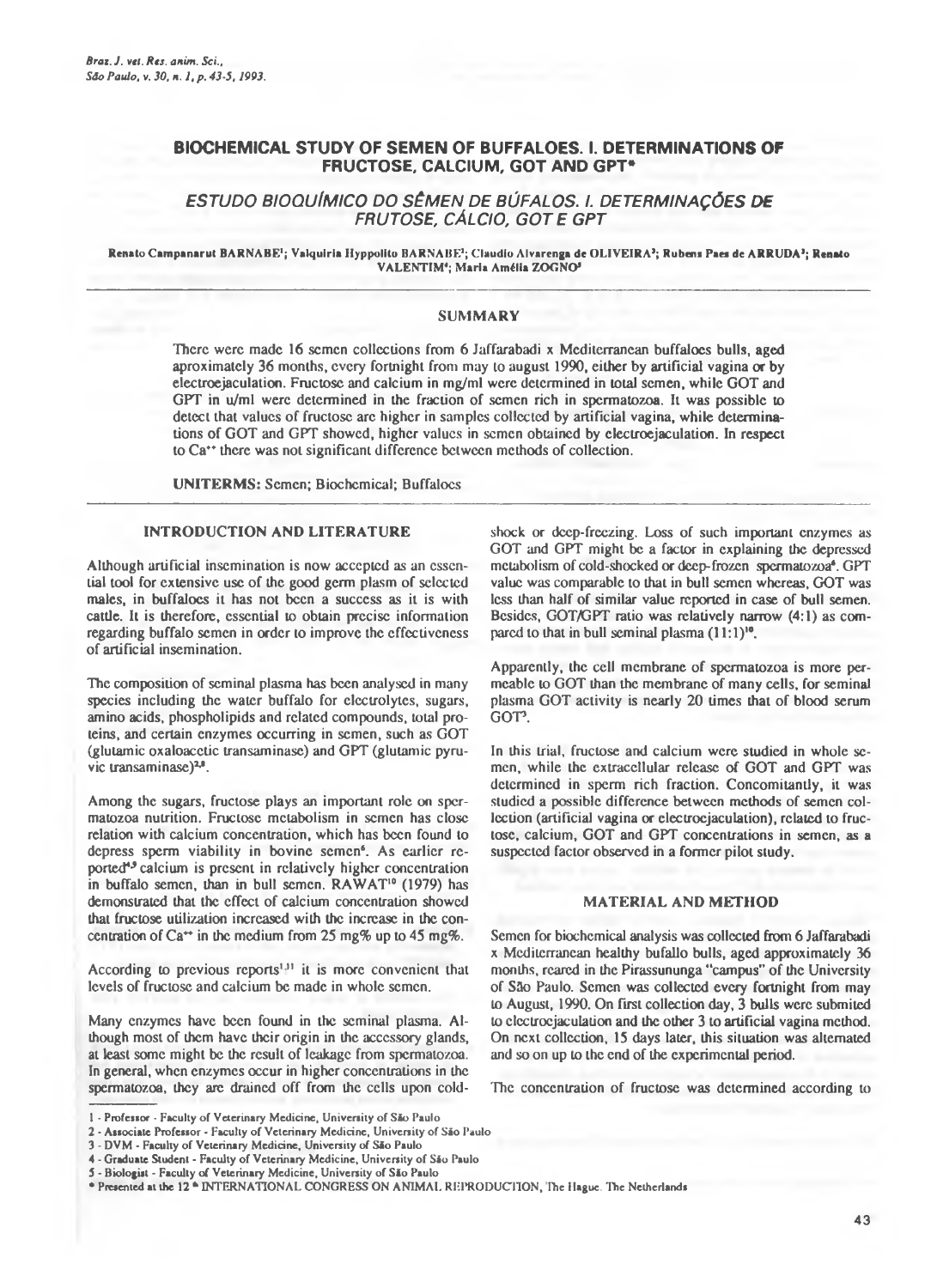BARNABE, R.C.; BARNABE, V.H.; OUVEIRA, C.A.; ARRUDA, R.P.; VAI.ENT1M, R.; ZOGNO, M.A. Biochcmical study of semen of buffaloes. I. Determinations of fructosc, calcium, GOT and GIT. Braz. J. vet. Res. anim. Sci., São Paulo, v. 30, n. 1, p. 43-5, 1993.

MANN<sup>®</sup>. Calcium was determined by spectrophotometry in a coloured complex resulting from cresolphtalein and calcium in alkaline solution. For GOT and GPT determinations, semen was centrifuged to 1500 rpm at 4 °C during 20 minutes. Seminal plasma was carefully separated through a fine pipette. Spermatozoa were then washed thrice in saline at 4° each washing being followed by a new centrifugation during 15 minutes 2000 rpm. This procedure aims at the cleaning off possible residues of seminal plasma. Then, centrifuged spermatozoa were frozen in liquid nitrogen and thawed in watcr-bath at 37 °C, also for 3 times. This process makes possible the releasing of intracellular enzymes, among which the glutamic and piruvic transaminases. GOT and GPT analysis were established by a colorimetric method\* according to the following reaction:

|               |  | GOT | glutamate + oxaloacctate $\rightarrow$ cetoglutarate + aspartate |
|---------------|--|-----|------------------------------------------------------------------|
| glutamate $+$ |  | GPT | pyruvate $\rightarrow$ cotoglutarate + alanine                   |

Statistical analysis was performed on Student's "t" test<sup>5</sup>, fixed the rejection level on 0.05.

### RESULTS AND DISCUSSION

Biochemical studies on the semen of farm animals have assumed much importance in evolving suitable semen dilutors for use in artificial insemination. There is not much information in this respect in the case of buffalo bull, whose semen does not keep well in dilutors suitable for bull semen'. In contrast to bull spermatozoa, buffalo spermatozoa have low survival and thus poor fertilizing ability when semen is either refrigerated or deep frozen<sup>6</sup>.

Under anaerobic condition, fructose appears to be the only sperm nutrient of significance, being the concentration of this sugar in buffalo semens less than in bull semen<sup>11</sup>. Notwithstanding, quantitatively fructose constitutes the major part of reducing substances present in bovine semen<sup>10</sup>. The values of fructose obtained in this experiment were equivalent to those pointed out before'. It is inexpicable that values of fructose found in samples obtained by artificial vagina were significantly higher ( $p > 0.05$ ) than by electroejaculation method.

Calcium, contrary to fructose, is more in buffalo spermatozoa as compared with bull sperm<sup>4,9</sup>. Calcium has been found to depress sperm viability<sup>6</sup> in bovine semen what could possibly also explain the higher fragility of buffalo semen. The results of calcium here obtained were muche lower than those earlier reported<sup>10</sup>. However, it must be argued that our analysis were made in whole semen, while this author studied calcium concentration in seminal plasma. It has been demonstrated<sup>10</sup>, that utilization of fructose by spermatozoa increases with the increase in the concentration of calcium in semen. Statistically, there was no difference between methods of semen collection concerning to calcium concentration.

The higher permeability of cell membrane of spermatozoa to

 $GOT<sup>1</sup>$  could explain the significantly higher values obtained of this enzyme, as can be observed in Tab.l. Of course, this fact must be taken into consideration when processing deep freezing of buffalo semen. On the contrary, it was found<sup>4</sup> in extended semen stored in liquid nitrogen, less release of GOT, unlike GPT release. It is possible that this difference could be due to dilution and freezing of the semen studied<sup>\*</sup> since our results were obtained from fresh semen. However, the significance of such observation, as it pertains to metabolism of spermatozoa and the formulation of semen diluents, remains to be elucidated.

The release of enzymes GOT and GPT was lower in semen collected by artificial vagina. Taking into consideration that the epididymis and seminal vesicles also are sources of these enzymes in the ram and bull<sup>6</sup> it is possible the same occurs in buffaloes. Electroejaculation could then increase the volume of semen by exhausting epididimal and seminal vesicles contents, stimulating higher release of such enzymes.

| TABLE 1                                                                  |  |
|--------------------------------------------------------------------------|--|
| Average results of fructose , calcium , GOT, and GPT, in semen of buffa- |  |
| loes, according to semen collection method, Pirassununga-SP, 1990.       |  |

|                                               |                 |                                                    | <b>COLLECTION METHOD</b> |                                              |            |            |                                       |            |
|-----------------------------------------------|-----------------|----------------------------------------------------|--------------------------|----------------------------------------------|------------|------------|---------------------------------------|------------|
|                                               |                 | A.V. Elec.                                         |                          | A.V. Elec.                                   |            | A.V. Elec. |                                       | A.V. Elec. |
|                                               | <b>FRUCTOSE</b> |                                                    | <b>CALCIUM</b>           |                                              | <b>GPT</b> |            | GOT                                   |            |
| Month                                         |                 |                                                    |                          |                                              |            |            |                                       |            |
| May                                           |                 | 817.54 514.71                                      |                          |                                              |            |            | 7.93 12.30 2.89 10.12 85.79 228.90    |            |
| June                                          |                 | 687.33 570 83 10.45 15.64 7 23 20.24 204.85 457.80 |                          |                                              |            |            |                                       |            |
| July                                          |                 | 750.44 602.33                                      |                          |                                              |            |            | 16.52 10.06 12.04 13.01 210.32 560.20 |            |
| August                                        |                 | 805 63 547 87                                      |                          |                                              |            |            | 6.26 10.46 8.45 18.29 85.79 409.60    |            |
| $a = mg/100$ ml<br>$A.V. = Artificial Vagina$ |                 |                                                    |                          | $b = \mu/ml$<br>$Elec. = Electroejaculation$ |            |            |                                       |            |

The values for GPT were extremely lower in both methods of collection than those obtained for GOT, in agreement with that previously reported<sup>10</sup>.

#### CONCLUSIONS

From this partial biochcmical study of semen of buffaloes the following conclusions may be drawn.

- 1. The method of semen collection can interfere in some relative amounts of some biochemical elements.
- 2. Values for fructose were significantly higher in samples obtained by artificial vagina, while values for enzymes GOT and GPT were significantly higher by electroejaculation.
- 3. The method of semen collection did not interfere with calcium values.
- 4. The values obtained for the analyzed biochcmical compounds of semen of buffaloes can be utilized as parameters for future determinations, as well as should be taken into consideration when processing semen dilutors for this species.

### **RESUMO**

Seis búfalos provenientes de cruzamentos entre **as raças**

<sup>\*</sup> Kit Boehringer Mannheim Bioquímica S.A.